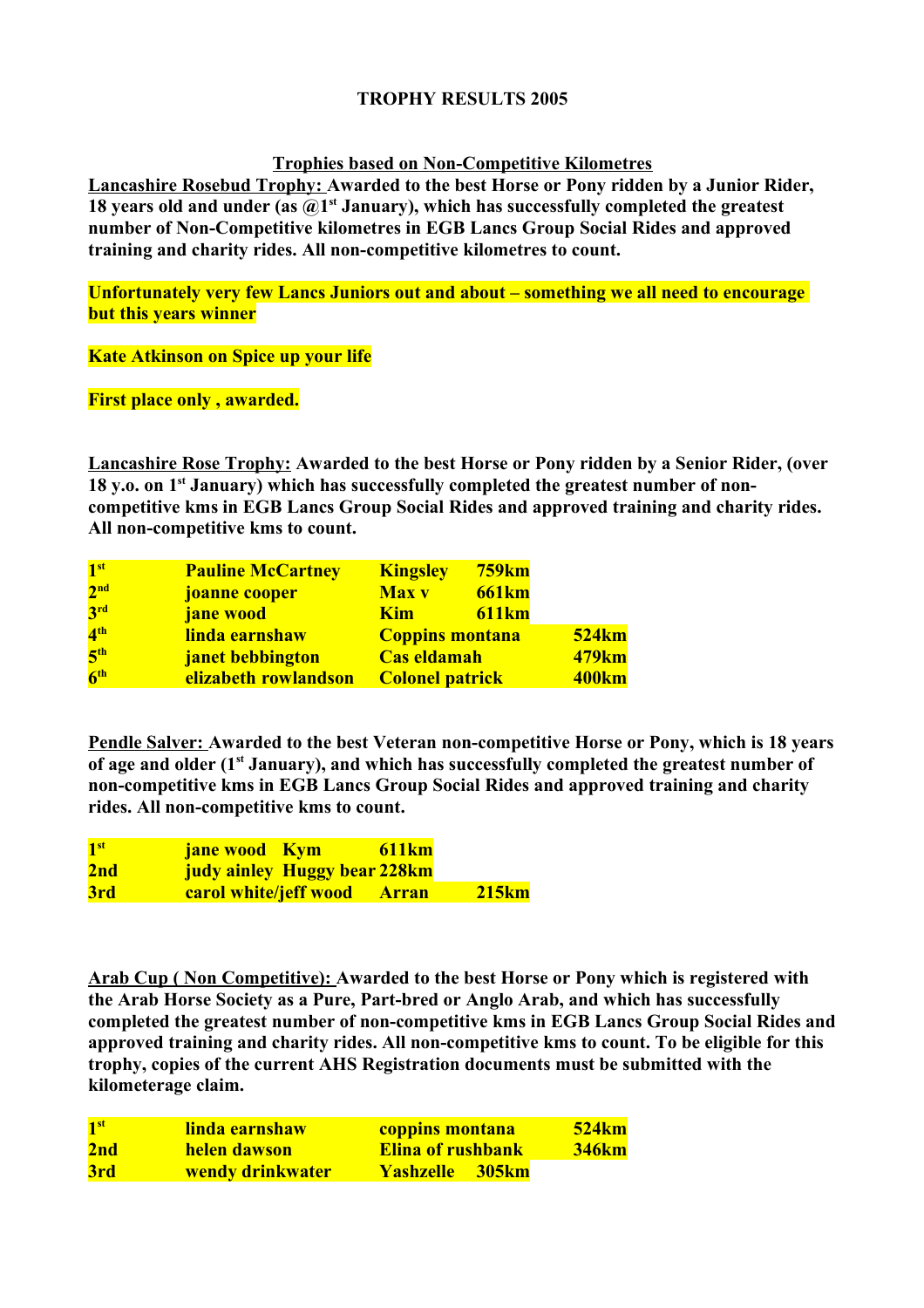**April Primrose Trophy: Awarded to the Veteran Rider who is 60 years of age and older (1st January) who has successfully completed the greatest number of kms in EGB Lancs Group Social Rides and approved training and charity rides. Proof of age to be submitted with claim.**

| $\mathbf{1}^{\mathrm{st}}$ | <b>Elizabeth Rowlandson Colonel Patrick</b> |                       | <b>400km</b> |
|----------------------------|---------------------------------------------|-----------------------|--------------|
| 2 <sup>nd</sup>            | <b>pauline finch</b>                        | <b>waverhead rose</b> | <b>342km</b> |

### **Trophies based on both competitive and non-competitive kilometres**

**Tarka Trophy: For the best coloured Horse or Pony, which has successfully completed the greatest number of kms in all classes of EGB Lancs approved competitive and noncompetitive rides. All rides to count. Only piebald and skewbald horses and ponies are eligible.**

| 1 <sup>st</sup> | <b>jane wood</b> kym | <b>611</b>    |
|-----------------|----------------------|---------------|
| 2nd             | <b>jennifer rand</b> | todmaglen 565 |

**Winston Memorial Trophy: Awarded to the rider, new to Long Distance Riding in their first registered season, who has successfully completed the greatest number of kms in all classes of EGB Lancs approved competitive and non-competitive rides. Rider not to have ever been previously registered with any other endurance society (e.g. EHPS, BERA, SERC, ILDRA, ERG etc). All rides to count.**

| 1 <sup>st</sup> | julie goldsmith | <b>manalay bay</b>         | 188        |
|-----------------|-----------------|----------------------------|------------|
| 2nd             | kate atkinson   | spice up your life         | <b>181</b> |
| 3rd             | andrew atkinson | <b>pennyvalley nemesis</b> | 122        |

# **Trophies based on competitive kilometres**

**Collee Memorial Trophy: Awarded to the best Veteran Horse or Pony who is 18 years of age and older (1st January), which has successfully completed the greatest number kms, in all classes of EGB competitive rides. All competitive kms to count.** 

| 1 <sup>st</sup> | <b>Judy Ainley</b> | <b>Huggy Bear</b> | <b>308 kilometers</b> |
|-----------------|--------------------|-------------------|-----------------------|
|                 |                    |                   |                       |

# **Trophies based on competitive points**

**Young Rider Champion of Lancashire: Awarded to the best competitive Horse or Pony gaining highest number of points when ridden by a Young Rider, aged 14 to 21years old (1st January rule applies). All types of EGB competitive rides are eligible in line with National Young Rider classification, and best 10 rides to count.**

 **Unfortunately no contenders this year!!!!!!!**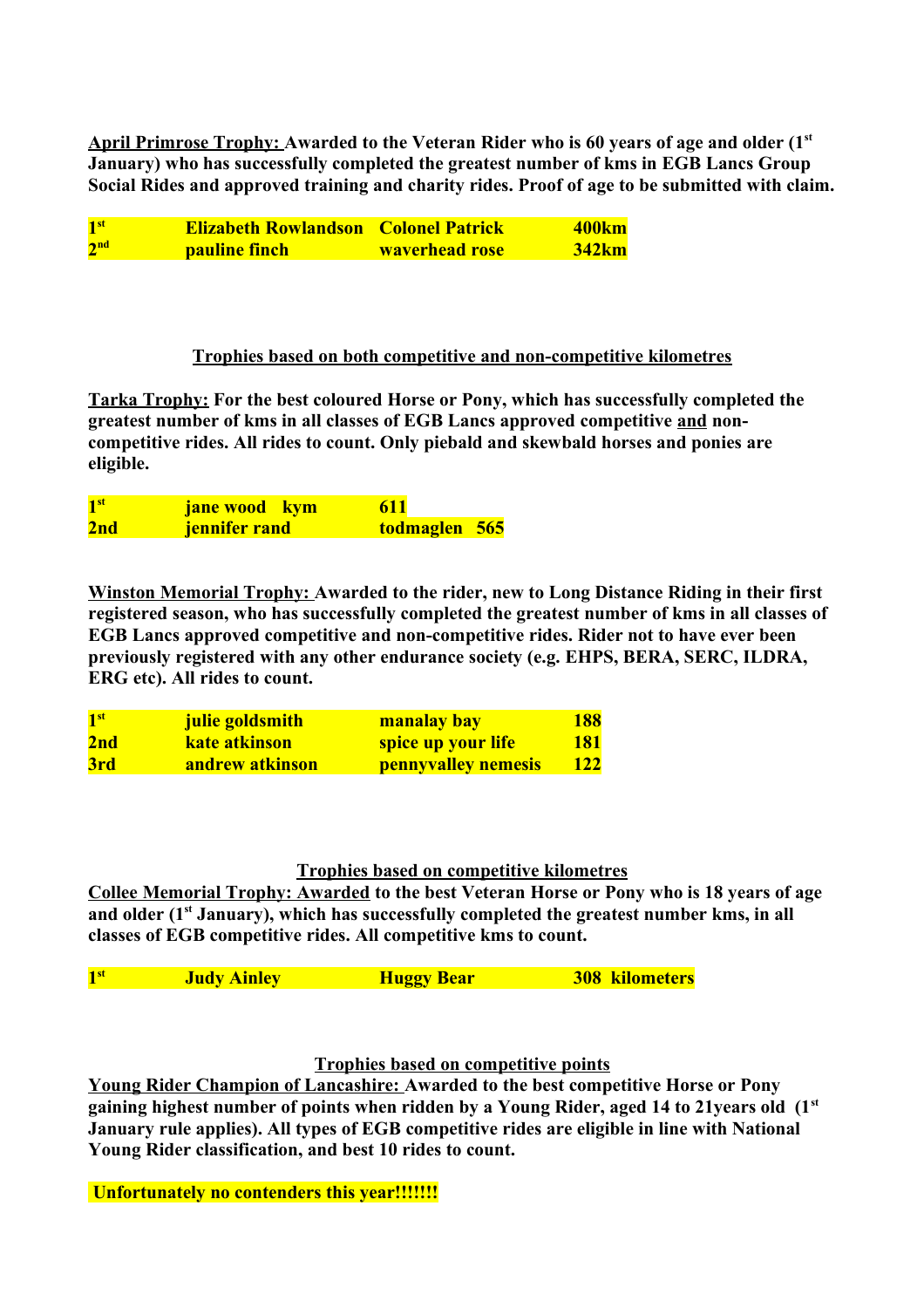**Novice Champion of Lancashire: Awarded to the best competitive Horse or Pony gaining the highest number of points in it's first season registered as a Novice horse/pony. Not to have previously competed in any other type of competitive ride, and not to have competed in rides of a distance greater than 45 km, with this or any other society, in this or in any previous season. In line with National Novice classification, only horses and ponies taking the 'slow track' novice route will be eligible and completion of a ride greater than 45km will disqualify a horse/pony from this category. Best 10 rides to count.**

 **Again unfortunately not many newcomers this year only first place awarded to**

**1**st **1 1 1 1 starbor 1245 andrew Atkinson pennyvalley nemesis 245** 

**Helme Trophy: Awarded to the best competitive Horse or Pony gaining the highest number of points when ridden by a Junior Rider aged 8 to 17 years old (1st January), in graded rides only. Best 10 rides to count.**

**1 st Charlotte Woodruffe arctic storm**

**Cumbria Za Trophy: Awarded to the best competitive Horse or Pony, gaining the highest number of points in Set Speed and Graded Rides of 45 km (27 miles) and under only, when ridden by a senior rider. Best 10 rides to count.**

| 1 <sup>st</sup> | <u>liz roskell brackens rane</u>      | 625                      |            |
|-----------------|---------------------------------------|--------------------------|------------|
| 2nd             | <b>jennifer rand</b>                  | todmaglen 474            |            |
| 3rd             | sue taylor green                      | moon magician<br>433     |            |
| 4th             | <b>rachel atkinson/tessa walmsley</b> | <b>readwood riffraff</b> | <b>311</b> |

**Arab Horse Society Cup (Competitive): Awarded to the best competitive Horse or Pony which is registered with the Arab Horse Society as a Pure, Part-Bred, or Anglo Arab, which has gained the highest number of points in all classes of EGB competitive rides. Best 10 rides to count. To be eligible for this trophy, copies of the current AHS Registration documents must be submitted with the kilometerage claim.**

| 1 <sub>st</sub> | <b>Jean Merchant</b>   | Tanita          | 2331         |
|-----------------|------------------------|-----------------|--------------|
| 2nd             | sue taylor grren       | moon magician   | 770          |
| 3rd             | <b>rachel atkinson</b> | oakthwaite zara | <b>701.5</b> |

**Norah Trophy: Awarded to the best competitive Horse or Pony other than Pure, Part or Anglo Arabs either registered or not registered, gaining the highest number of points in all types of EGB competitive rides. Best 10 rides to count.**

| 1 <sup>st</sup> | <b>rachael Atkinson</b> |                                  | <b>Readwood Riff Raff</b> |     | 1044 |
|-----------------|-------------------------|----------------------------------|---------------------------|-----|------|
| 2nd             |                         | <u>liz roskell brackens rane</u> |                           | 814 |      |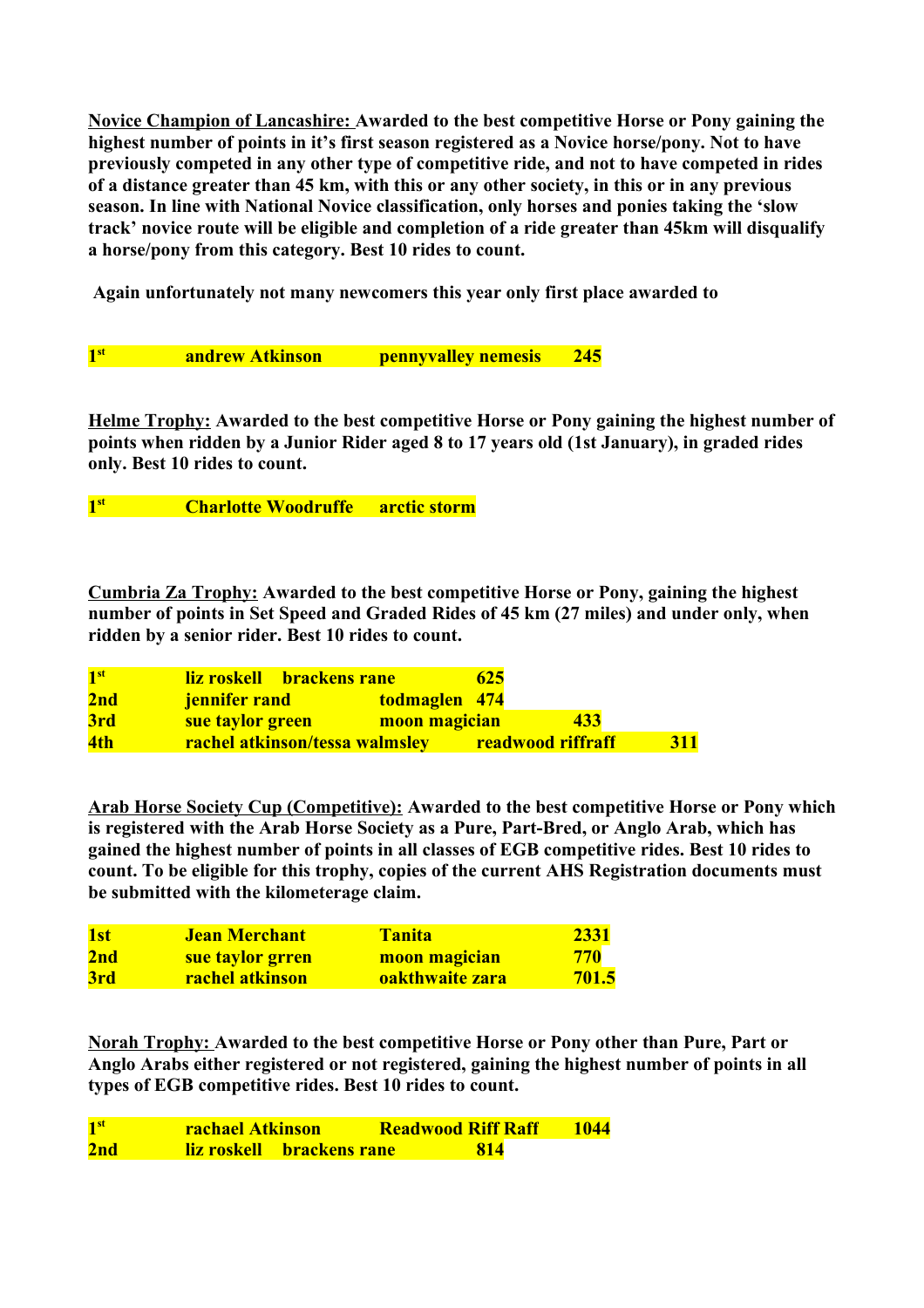**Willowsweet Trophy: Awarded to the best competitive Horse or Pony, seven years of age and under (on the 1st January), gaining the highest number of points in all types of EGB competitive rides. Best 10 rides to count.**

1<sup>st</sup> **st Rachael Atkinson Readwood Riff Raff 1044**  $2<sup>nd</sup>$ **nd Jenny RandTodmaglen 474**

**Graded Ride Champion of Lancashire: Awarded to the best competitive Horse or Pony achieving the highest number of points in EGB Graded Rides when ridden by a senior rider. Best 10 rides to count. Intermediate and Advanced horses are eligible, but the horse/pony must not have competed in any Endurance Rides (ER classes) in the current season. Any distance to count.**

| 1 <sup>st</sup> | Rachel atkinson/tessa walmsley readwood riffraff |               | 944 |
|-----------------|--------------------------------------------------|---------------|-----|
| 2nd             | liz roskell brackens rane                        | 783           |     |
| 3rd             | phillip rice jewel                               | 778           |     |
| 4th             | sue taylor green                                 | moon magician | 710 |

**Endurance Champion of Lancashire: For the best Endurance Horse or Pony, gaining highest number of points in EGB Endurance Rides only (all ER classes) only. Best 10 rides to count.**

| 1 <sup>st</sup> | evelyn helme/linda cowperthwaite first time 1360 |               |             |  |
|-----------------|--------------------------------------------------|---------------|-------------|--|
| 2nd             | <b>jean merchant</b>                             | <b>tanita</b> | <b>1105</b> |  |

**Highpoint Champion of Lancashire: Awarded to the overall champion competitive Horse or Pony, gaining the highest number of points achieved in any types of EGB competitive ride. Best 10 rides to count.**

| 1 <sup>st</sup> | jean merchant<br><b>tanita</b>  | 2331                             |             |
|-----------------|---------------------------------|----------------------------------|-------------|
| 2nd             | evlyn helme/linda cowperthwaite | <b>first time</b><br><b>1610</b> |             |
| 3rd             | rachel atkinson/tessa walmsley  | <b>readwood riffraff</b>         | <b>1044</b> |
| 4th             | liz roskell brackens rane       | 814                              |             |
| 5th             | phillip rice jewel              | 778                              |             |
| 6th             | sue taylor green                | 770<br>moon magician             |             |

# **Pairs Trophies**

**Chanel Pairs Trophy: Awarded to the best pair of competitive Horses or Ponies, gaining the highest number of points in any division of EGB competitive rides. One Horse/Pony to have only completed rides of 45km and under in the current season, and their best 10 miles will count. For the high mileage horse/pony, only rides of greater than 45 km will be included, and again their best 10 rides will count. Any class of EGB horse/rider category is eligible (i.e. junior, novice, senior, graded, ER etc.).**

| 1 <sup>st</sup> | <b>linda earnshaw and coppins montana, Jean Merchant and Tanita</b>     | 2419 |
|-----------------|-------------------------------------------------------------------------|------|
| 2 <sup>nd</sup> | <b>Charlotte woodruffe and artic storm, evelyn helme and first time</b> | 1582 |